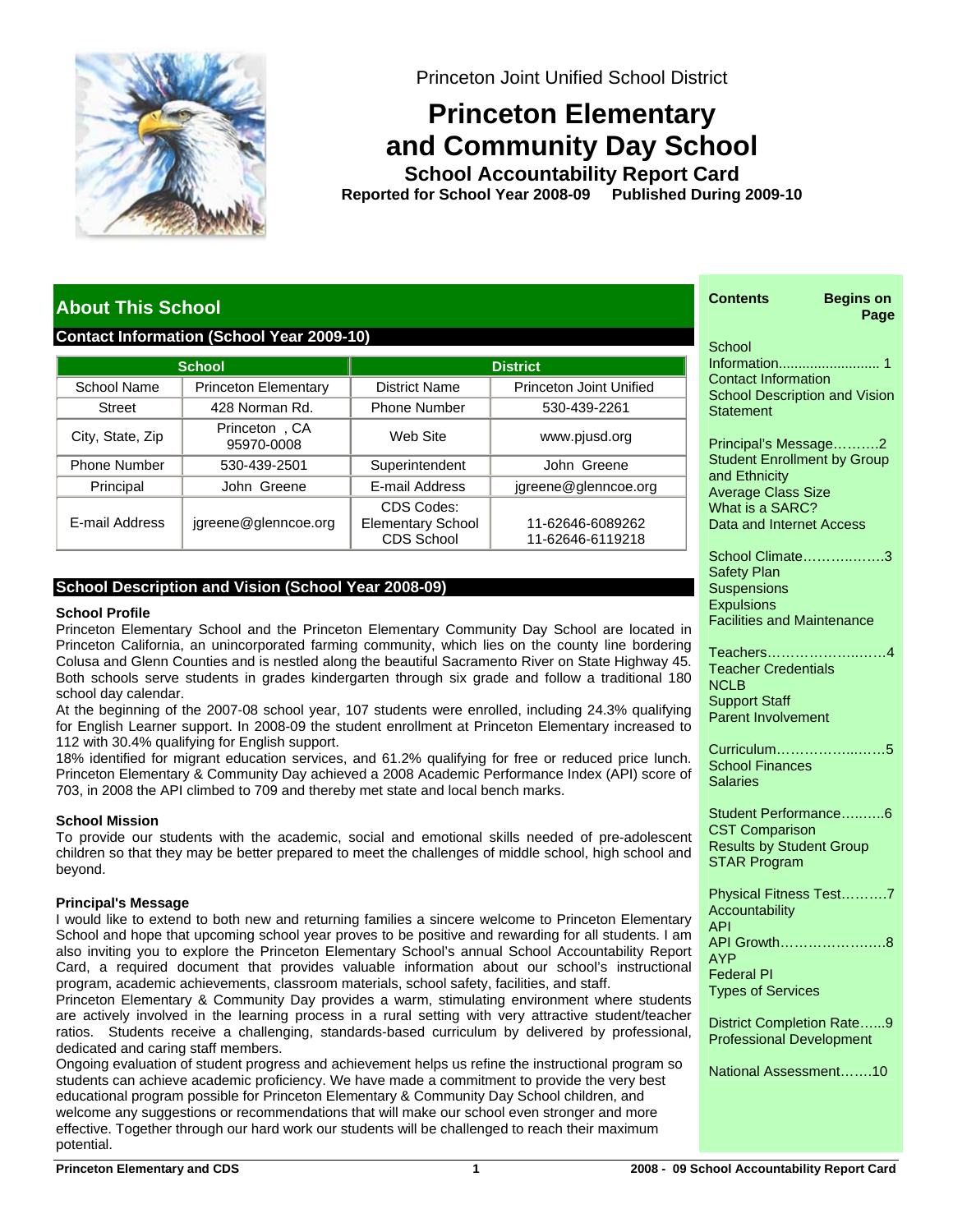# **Student Enrollment by Grade Level (School Year 2008-09)**

This table displays the number of students enrolled in each grade level at the school.

| <b>Grade Level</b> | Number of<br><b>Students</b> | <b>Grade Level</b>      | Number of Students |  |
|--------------------|------------------------------|-------------------------|--------------------|--|
| Kindergarten       | 12                           | Grade 4                 | 17                 |  |
| Grade 1            | 18                           | Grade 5                 | 16                 |  |
| Grade 2            | 15                           |                         | 15                 |  |
| Grade 3            | 19                           | <b>Total Enrollment</b> | 112                |  |

# **Student Enrollment by Group and Ethnicity (School Year 2008-09)**

| <b>Group</b>                      | <b>Percent of Total Enrollment</b> |
|-----------------------------------|------------------------------------|
| Socioeconomically Disadvantaged   | 70.00 %                            |
| <b>English Learners</b>           | 23.00 %                            |
| <b>Students with Disabilities</b> | 4.00 %                             |



# **Average Class Size and Class Size Distribution (Elementary)**

|                       |                             | 2006-07  |                                       |       |                             | 2007-08                               |       |       | 2008-09                               |          |           |       |
|-----------------------|-----------------------------|----------|---------------------------------------|-------|-----------------------------|---------------------------------------|-------|-------|---------------------------------------|----------|-----------|-------|
|                       | Avg.                        |          | <b>Number of</b><br><b>Classrooms</b> |       | Avg.<br><b>Clas</b>         | <b>Number of</b><br><b>Classrooms</b> |       | Avg.  | <b>Number of</b><br><b>Classrooms</b> |          |           |       |
| <b>Grade</b><br>Level | <b>Class</b><br><b>Size</b> | $1 - 20$ | $21 -$<br>32                          | $33+$ | $\mathbf{s}$<br><b>Size</b> | $1 - 20$                              | 21-32 | $33+$ | <b>Class</b><br><b>Size</b>           | $1 - 20$ | $21 - 32$ | $33+$ |
| Κ                     |                             |          |                                       |       |                             |                                       |       |       | 12.0                                  | 1        |           |       |
| 1                     |                             |          |                                       |       |                             |                                       |       |       | 9.0                                   | 2        |           |       |
| 2                     |                             |          |                                       |       |                             |                                       |       |       | 15.0                                  | 1        |           |       |
| 3                     |                             |          |                                       |       |                             |                                       |       |       | 19.0                                  | 1        |           |       |
| 4                     |                             |          |                                       |       |                             |                                       |       |       | 17.0                                  | 1        |           |       |
| 5                     |                             |          |                                       |       |                             |                                       |       |       | 8.0                                   | 2        |           |       |
| 6                     |                             |          |                                       |       |                             |                                       |       |       | 15.0                                  | 1        |           |       |
| $K-3$                 | 16.0                        | 3        |                                       |       | 19.7                        | 3                                     |       |       |                                       |          |           |       |
| $3 - 4$               |                             |          |                                       |       |                             |                                       |       |       |                                       |          |           |       |
| $4 - 8$               | 21.0                        | 1        | 1                                     |       | 24.0                        |                                       | 2     |       |                                       |          |           |       |

### **Average Class Size and Class Size Distribution (Secondary)**

This table displays by subject area the average class size and the number of classrooms that fall into each size category (a range of total students per classroom).

|               |             | 2006-07 |                  | 2007-08     |                                       |                      | 2008-09     |                                       |                      |       |                                       |  |
|---------------|-------------|---------|------------------|-------------|---------------------------------------|----------------------|-------------|---------------------------------------|----------------------|-------|---------------------------------------|--|
| Subject Class | Avg.        |         |                  |             | <b>Number of</b><br><b>Classrooms</b> | Avg.<br><b>Class</b> |             | <b>Number of</b><br><b>Classrooms</b> | Avg.<br><b>Class</b> |       | <b>Number of</b><br><b>Classrooms</b> |  |
|               | <b>Size</b> |         | $1-22$ 23-32 33+ | <b>Size</b> |                                       | $1-22$ 23-32 33+     | <b>Size</b> | $1 - 22$                              | 23-32                | $33+$ |                                       |  |
| English       | 18.0        |         |                  |             |                                       |                      | 37.0        |                                       |                      |       |                                       |  |

## **What is a SARC?**

The School Accountability Report Card (SARC), which is required by law to be published annually, contains information about the condition and performance of each California public school. More information about SARC requirements is available on the California Department of Education (CDE) SARC Web page. For additional information about the school, parents and community members should contact the school principal or the district office.

### **Data**

DataQuest is an online data tool located on the CDE DataQuest Web page that contains additional information about this school and comparisons of the school to the district, the county, and the state. Specifically, DataQuest is a dynamic system that provides reports for accountability (e.g., Academic Performance Index [API], Adequate Yearly Progress [AYP]), test data,<br>enrollment, graduates, graduates, dropouts, course enrollments, staffing, and data regarding English learners).

### **Internet Access**

Internet access is available at public libraries and other locations that are publicly accessible (e.g., the California State Library). Access to the Internet at libraries and public locations is generally provided on a first-come, first-served basis. Other use restrictions include the hours of operation, the length of time that a workstation may be used (depending on availability), the types of software programs available on a workstation, and the ability to print documents.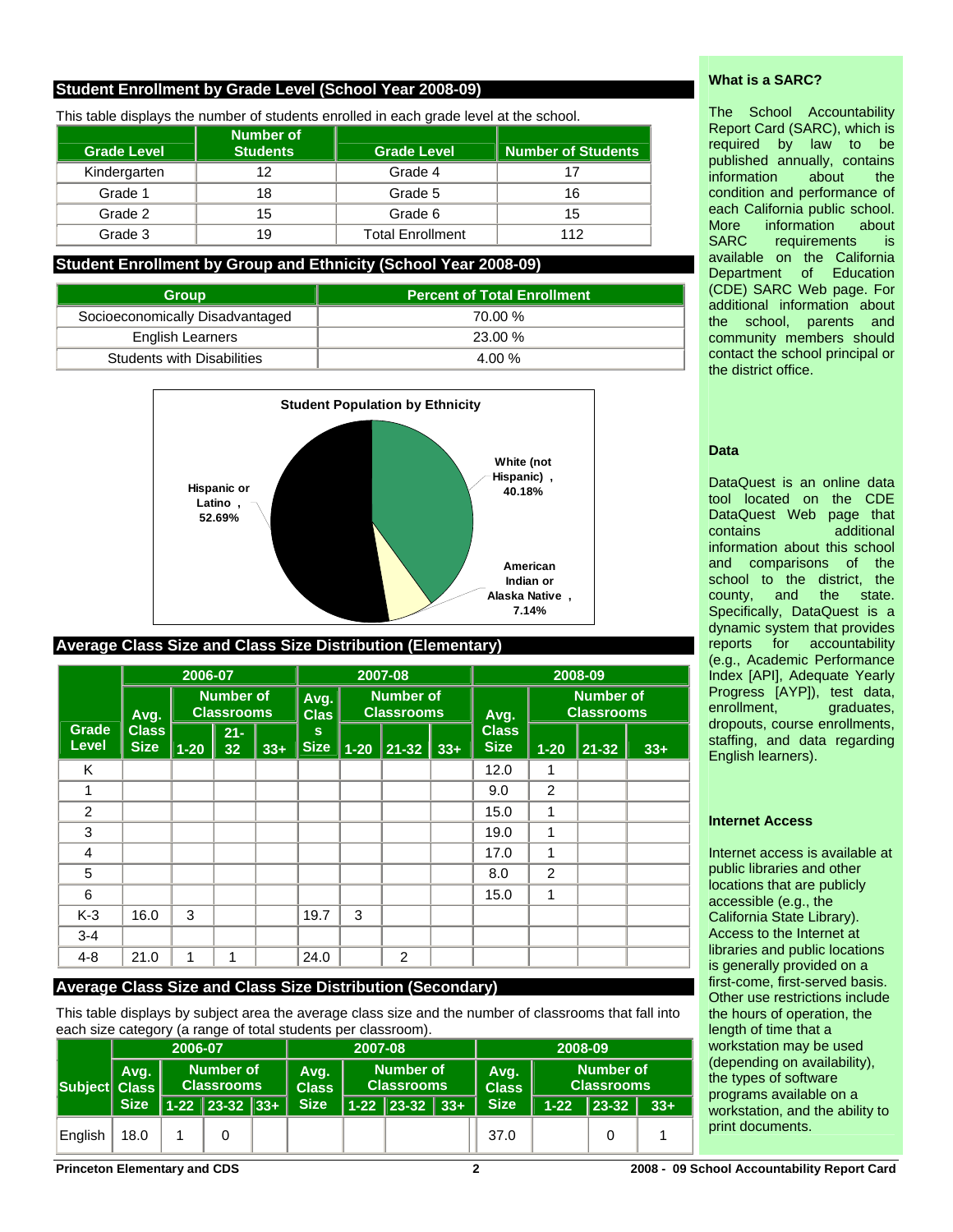# **School Climate**

# **School Safety Plan (School Year 2008-09)**

The School Safety Plan is reviewed, updated, and discussed with school faculty annually. The plan establishes and defines procedures/guidelines for the safe and orderly response to earthquakes, fires, floods, intruders, and other emergency disasters. It outlines the protocol for teachers and staff, including the use of telephone trees. The Safety Plan also contains the numbers for each agency that should be contacted in the event of an emergency. To prepare our students and staff for potential disasters and in according law, all schools in the Princeton Joint Unified School District routinely participates in simulated emergency preparedness drills. Each year, there are safety checks by the state Fire Marshall as well as by our insurance carrier. The District is mandated to correct any safety deficiency. We do all we can to ensure the safety of our students, staff, and community at large. To insure safety on campus, supervisors or administrators routinely monitor appropriate behavior Campus supervisors are assigned to monitor appropriate behavior, and to ensure that all people are authorized to be on school property, all visitors must sign in when entering the campus. Our student discipline handbook is updated annually and shared with each student during a pre-selected period at the beginning of each school year. This helps to insure that all students are aware of behavior expectation and consequences; a copy is then mailed home to all parents/guardians.The District offers first aid training each year. Although all staff is encouraged to attend, it is mandatory training for all coaches and health aides.

For more information about how parents can receive more information, or view the School Safety Plan, contact the District Office at 530-439-2261.

### **Suspensions and Expulsions**

This table displays the rate of suspensions and expulsions (the total number of incidents divided by the total enrollment) at the school and district levels for the most recent three-year period.

|                   | <b>Princeton Elementary</b> |     | <b>CDS</b> |      |      | <b>District</b> |      |     |     |
|-------------------|-----------------------------|-----|------------|------|------|-----------------|------|-----|-----|
| Rate              | 06-07                       |     |            |      |      |                 |      |     |     |
| Suspensions       | 8.7                         | 4.7 | 0.0        | 66.7 | 66.7 | 0.0             | 14.0 | 9.4 | 0.8 |
| <b>Expulsions</b> | 0.0                         | 0.0 | 0.0        | 0.0  | 0.0  | 100.0           | 0.5  | 0.4 | 0.8 |

# **School Facilities**

# **School Facility Good Repair Status (School Year 2009-10)**

|                                                                           |                  | <b>Repair Status</b> |           | <b>Repair Needed and</b>                  |
|---------------------------------------------------------------------------|------------------|----------------------|-----------|-------------------------------------------|
| <b>System Inspected</b>                                                   | <b>Exemplary</b> | Good                 | Fair Poor | <b>Action Taken or</b><br><b>IPlanned</b> |
| Systems: Gas Leaks, Mechanical/HVAC,<br>Sewer                             |                  | X                    |           |                                           |
| <b>Interior: Interior Surfaces</b>                                        |                  | X                    |           |                                           |
| <b>Cleanliness: Overall Cleanliness, Pest/</b><br>Vermin Infestation      |                  | X                    |           |                                           |
| <b>Electrical: Electrical</b>                                             |                  | X                    |           |                                           |
| Restrooms/Fountains: Restrooms, Sinks/<br>Fountains                       |                  | X                    |           |                                           |
| <b>Safety: Fire Safety, Hazardous Materials</b>                           |                  | X                    |           |                                           |
| <b>Structural: Structural Damage, Roofs</b>                               |                  | X                    |           |                                           |
| <b>External: Playground/School Grounds,</b><br>Windows/Doors/Gates/Fences |                  | X                    |           |                                           |
| <b>Overall Rating</b>                                                     |                  | X                    |           |                                           |

### **School Facilities & Maintenance (09-10):**

The district takes great efforts to ensure that all schools are clean, safe, and functional through proper facilities maintenance and campus supervision. Princeton Elementary & Community Day's original facilities were built in 1973. Ongoing maintenance and campus improvements ensure facilities remain up to date and provide adequate space for students and staff. District maintenance and site custodial staff ensures that the repairs necessary to keep the school in good condition are completed in a timely manner. A work order process is used by school and district staff to communicate non-routine maintenance requests. Every morning before school begins; the custodian inspects facilities for safety hazards or other conditions that need attention prior to students and staff entering school grounds. One day custodian is assigned to Princeton Elementary & Community Day. The day custodian is responsible for:

- Grounds keeping
- Restroom
- **Cafeteria**
- Cleanup/Setup
- **Office Area Cleaning**

Restrooms are checked throughout the day for cleanliness and subsequently cleaned as needed. The principal communicates with custodial staff daily concerning maintenance and school safety issues.

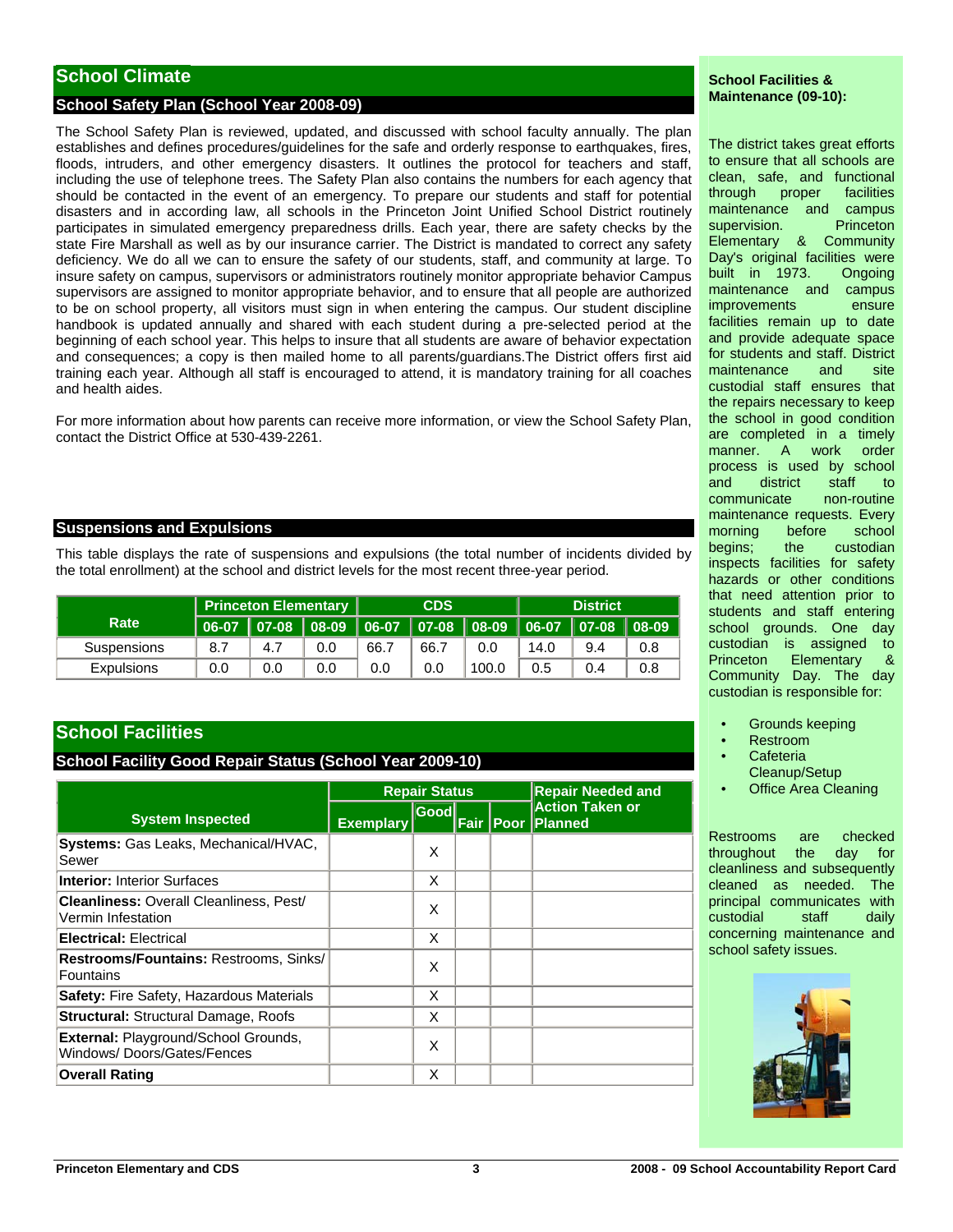# **Teachers**

# **Teacher Credentials**

This table displays the number of teachers assigned to the school with a full credential, without a full credential, and those teaching outside of their subject area of competence. Detailed information about teacher qualifications can be found on the CDE [DataQuest](http://dq.cde.ca.gov/dataquest/) Web page.

|                                                |         | <b>District</b> |         |         |
|------------------------------------------------|---------|-----------------|---------|---------|
| <b>Teachers</b>                                | 2006-07 | 2007-08         | 2008-09 | 2008-09 |
| With Full Credential                           |         |                 |         | 15      |
| Without Full Credential                        |         |                 |         |         |
| Teaching Outside Subject Area of<br>Competence |         |                 |         | N/A     |

### **Teacher Misassignments and Vacant Teacher Positions**

This table displays the number of teacher misassignments (teachers assigned without proper legal authorization) and the number of vacant teacher positions (not filled by a single designated teacher assigned to teach the entire course at the beginning of the school year or semester). Note: Total Teacher Misassignments includes the number of Misassignments of Teachers of English Learners.

| I capitor microcolginitionito included the humbor of microcolginitionito or i capitole or English Ecampio. |         |         |         |  |  |  |  |
|------------------------------------------------------------------------------------------------------------|---------|---------|---------|--|--|--|--|
| <b>Indicator</b>                                                                                           | 2007-08 | 2008-09 | 2009-10 |  |  |  |  |
| Misassignments of Teachers of<br><b>English Learners</b>                                                   |         |         |         |  |  |  |  |
| <b>Total Teacher Misassignments</b>                                                                        |         |         |         |  |  |  |  |
| <b>Vacant Teacher Positions</b>                                                                            |         |         |         |  |  |  |  |

# **Core Academic Classes Taught by No Child Left Behind Compliant Teachers (School Year 2008-09)**

|                               | <b>Percent of Classes In Core Academic Subjects</b> |                                                        |  |  |  |  |
|-------------------------------|-----------------------------------------------------|--------------------------------------------------------|--|--|--|--|
| <b>Location of Classes</b>    | <b>Taught by NCLB</b><br><b>Compliant Teachers</b>  | <b>Taught by Non-NCLB</b><br><b>Compliant Teachers</b> |  |  |  |  |
| Princeton Elem. and CDS sites | 100.0                                               | 0.0                                                    |  |  |  |  |
| All Schools in District       | 87.7                                                | 12.3                                                   |  |  |  |  |

# **Support Staff**

### **Academic Counselors and Other Support Staff (School Year 2008-09)**

| <b>Title</b>                       | <b>Number of FTE</b><br><b>Assigned to School</b> | <b>Average Number of Students per</b><br><b>Academic Counselor</b> |
|------------------------------------|---------------------------------------------------|--------------------------------------------------------------------|
| Academic Counselor                 | 3/5                                               | 112                                                                |
| Library Media Teacher (Librarian)  | 0                                                 | N/A                                                                |
| Psychologist                       | 1/5 (GCOE)                                        | N/A                                                                |
| Social Worker                      | 0                                                 | N/A                                                                |
| <b>Nurse</b>                       | As needed (GCOE)                                  | N/A                                                                |
| Speech/Language/Hearing Specialist | As Needed (GCOE)                                  | N/A                                                                |
| Resource Specialist (non-teaching) |                                                   | N/A                                                                |
| Other: Computer Aide               |                                                   |                                                                    |
| Psychologist                       |                                                   |                                                                    |
| SPARK/SPARKLE Program Director     |                                                   | N/A                                                                |
| Math Aide                          |                                                   |                                                                    |
| <b>Bilingual Paraprofessional</b>  |                                                   |                                                                    |

# **Parent Involvement (08-09):**

Parents are encouraged to become involved in their child's learning environment either by volunteering in the classroom, participating in a decision-making group, or simply attending school events. Parents stay informed on upcoming events and school activities through the school web site, the school marquee, and flyers. Contact Mrs. Zoller or Mrs. Hansen at (530) 439-2261 for more information on become involved in your child's learning environment.

Opportunities to Volunteer

- Classroom Helper
- **Chaperone**
- **Fundraising**

**Committees** 

- School Site Council
- WASC Team
- **Migrant Parent**
- Advisory Committee

#### School Activities

- Back to School Night
- **Open House**
- **Athletics**
- Class Community
- **Project Activities**
- **Field trips**

#### **No Child Left Behind:**

The table to the left displays the percent of classes in core academic subjects taught by No Child Left Behind (NCLB) compliant and non-NCLB compliant teachers in the school, in all schools in the district, in high-poverty schools in the district, and in low-poverty schools in the district. High poverty schools are defined as those schools with student participation of approximately 75 percent or more in the free and reduced price meals program. Low poverty schools are those with student participation of approximately 25 percent or less in the free and reduced price meals program. More information on teacher qualifications required under NCLB can be found on the CDE [NCLB](http://www.cde.ca.gov/nclb/sr/tq/) Web page.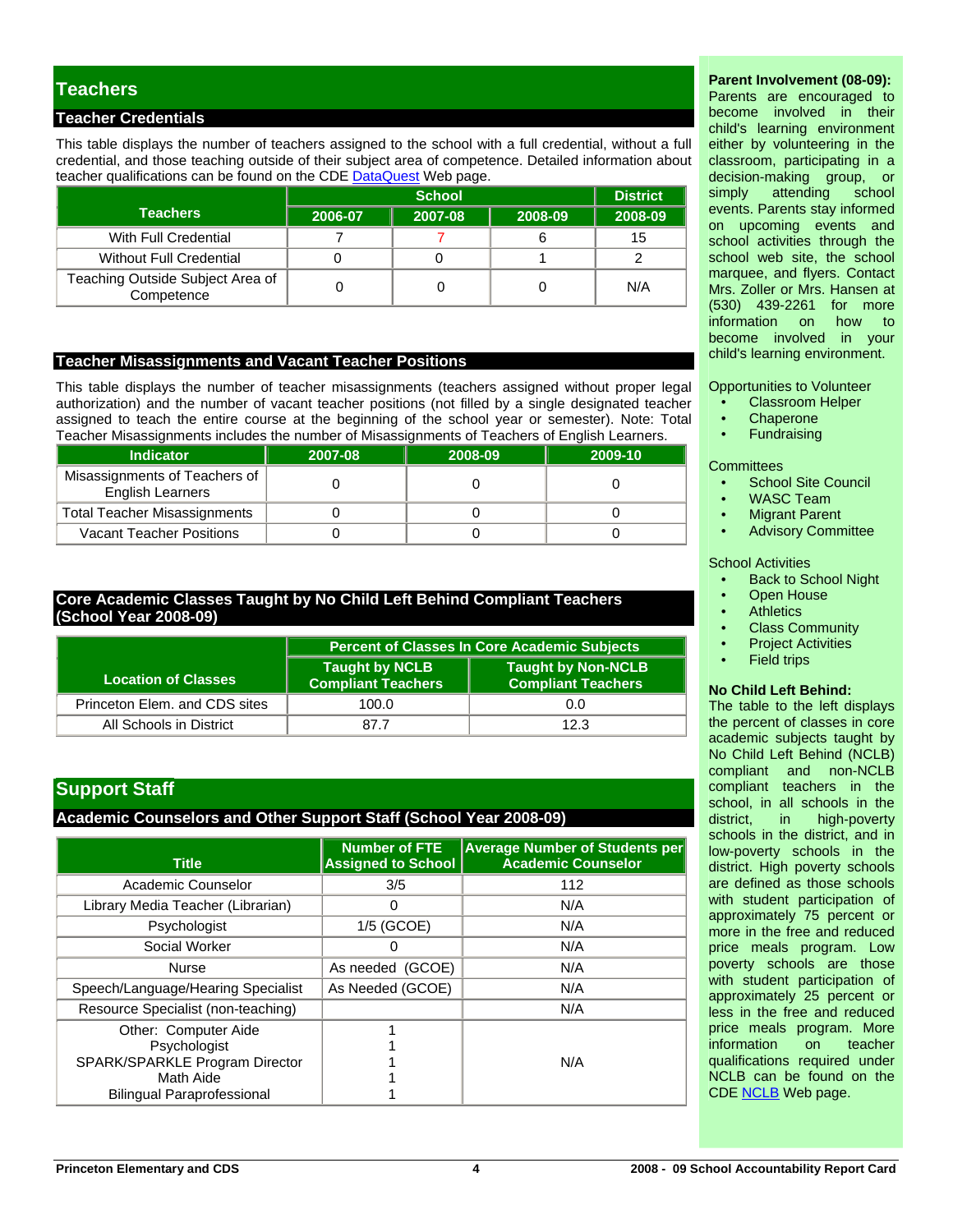# **Curriculum and Instructional Materials**

# **Quality, Currency, Availability of Textbooks and Instructional Materials (School Year 2009-10)**

| <b>Core Curriculum Area</b>                   | <b>Quality, Currency, and</b><br><b>Availability of Textbooks and</b><br><b>Instructional Materials</b> | <b>Percent of Pupils Who Lack</b><br><b>Their Own Assigned</b><br><b>Textbooks and Instructional</b><br><b>Materials</b> |
|-----------------------------------------------|---------------------------------------------------------------------------------------------------------|--------------------------------------------------------------------------------------------------------------------------|
| Reading/Language Arts                         | New to Good                                                                                             | $0\%$                                                                                                                    |
| <b>Mathematics</b>                            | New to Good                                                                                             | 0%                                                                                                                       |
| Science                                       | New to Good                                                                                             | $0\%$                                                                                                                    |
| <b>History-Social Science</b>                 | New to Good                                                                                             | 0%                                                                                                                       |
| Foreign Language                              | New to Good                                                                                             | $0\%$                                                                                                                    |
| Health                                        | New to Good                                                                                             | 0%                                                                                                                       |
| Visual and Performing Arts                    | N/A                                                                                                     | 0%                                                                                                                       |
| Science Laboratory<br>Equipment (grades 9-12) | New to Good                                                                                             | $0\%$                                                                                                                    |

This table displays information about the quality, currency, and availability of the standards-aligned<br>textbooks and other textbooks and other instructional materials used at the school, and information about the school's use of any supplemental curriculum or non-adopted textbooks or instructional materials.

# **School Finances**

**Expenditures Per Pupil and School Site Teacher Salaries (Fiscal Year 2007-08)** 

| Level                                                      | <b>Total Expenditures</b><br><b>Per Pupil</b> | <b>Expenditures Per</b><br><b>Pupil</b><br>(Supplemental /<br><b>Restricted)</b> | <b>Expenditures Per</b><br><b>Pupil (Basic /</b><br>Unrestricted) | <b>Average Teacher</b><br><b>Salary</b> |
|------------------------------------------------------------|-----------------------------------------------|----------------------------------------------------------------------------------|-------------------------------------------------------------------|-----------------------------------------|
| <b>School Site</b>                                         | \$9784                                        | \$2935                                                                           | \$6849                                                            | \$50.544                                |
| <b>District</b>                                            | N/A                                           | N/A                                                                              | \$6849                                                            | \$49,917                                |
| Percent Difference<br>- School Site and<br><b>District</b> | N/A                                           | N/A                                                                              | 0%                                                                | 1.3%                                    |
| State                                                      | N/A                                           | N/A                                                                              | \$5,512                                                           | \$56,376                                |
| Percent Difference<br>- School Site and<br>State           | N/A                                           | N/A                                                                              | 24.3%                                                             | $-10.3%$                                |

# **Teacher and Administrative Salaries (Fiscal Year 2007-08)**

| <b>Category</b>                               | <b>District Amount</b> | <b>State Average For Districts</b><br><b>In Same Category</b> |
|-----------------------------------------------|------------------------|---------------------------------------------------------------|
| <b>Beginning Teacher Salary</b>               | \$38,729               | \$38,000                                                      |
| Mid-Range Teacher Salary                      | \$48,086               | \$55,721                                                      |
| <b>Highest Teacher Salary</b>                 | \$65,056               | \$71,548                                                      |
| Average Principal Salary (Elementary)         | \$45,000               | \$85,858                                                      |
| Average Principal Salary (Middle)             | n/a                    | \$91,479                                                      |
| Average Principal Salary (High)               | n/a                    | \$93,937                                                      |
| <b>Superintendent Salary</b>                  | \$97,000               | \$115,980                                                     |
| Percent of Budget for Teacher Salaries        | 34.70 %                | 34.80 %                                                       |
| Percent of Budget for Administrative Salaries | 9.00%                  | 6.50 %                                                        |

This table displays a comparison of the school's per pupil expenditures from unrestricted (basic) sources with other schools in the district and throughout the state, and a comparison of the average teacher salary at the school site with average teacher salaries at the district and state levels. Detailed information regarding school expenditures can be found on the CDE Current Expense of Education & Per-pupil Spending Web page and teacher salaries can be found on the CDE Certificated Salaries & Benefits Web page.

This table displays district salaries for teachers, principals, and and superintendents, and compares these figures to the state averages for districts of the same type and size. The table also displays teacher and administrative salaries as a percent of a district's budget, and compares these figures to the state averages for districts of the same type and size based on the salary schedule. Detailed information regarding salaries may be found on the CDE [Certificated Salaries &](http://www.cde.ca.gov/ds/fd/cs/)  [Benefits](http://www.cde.ca.gov/ds/fd/cs/) Web page.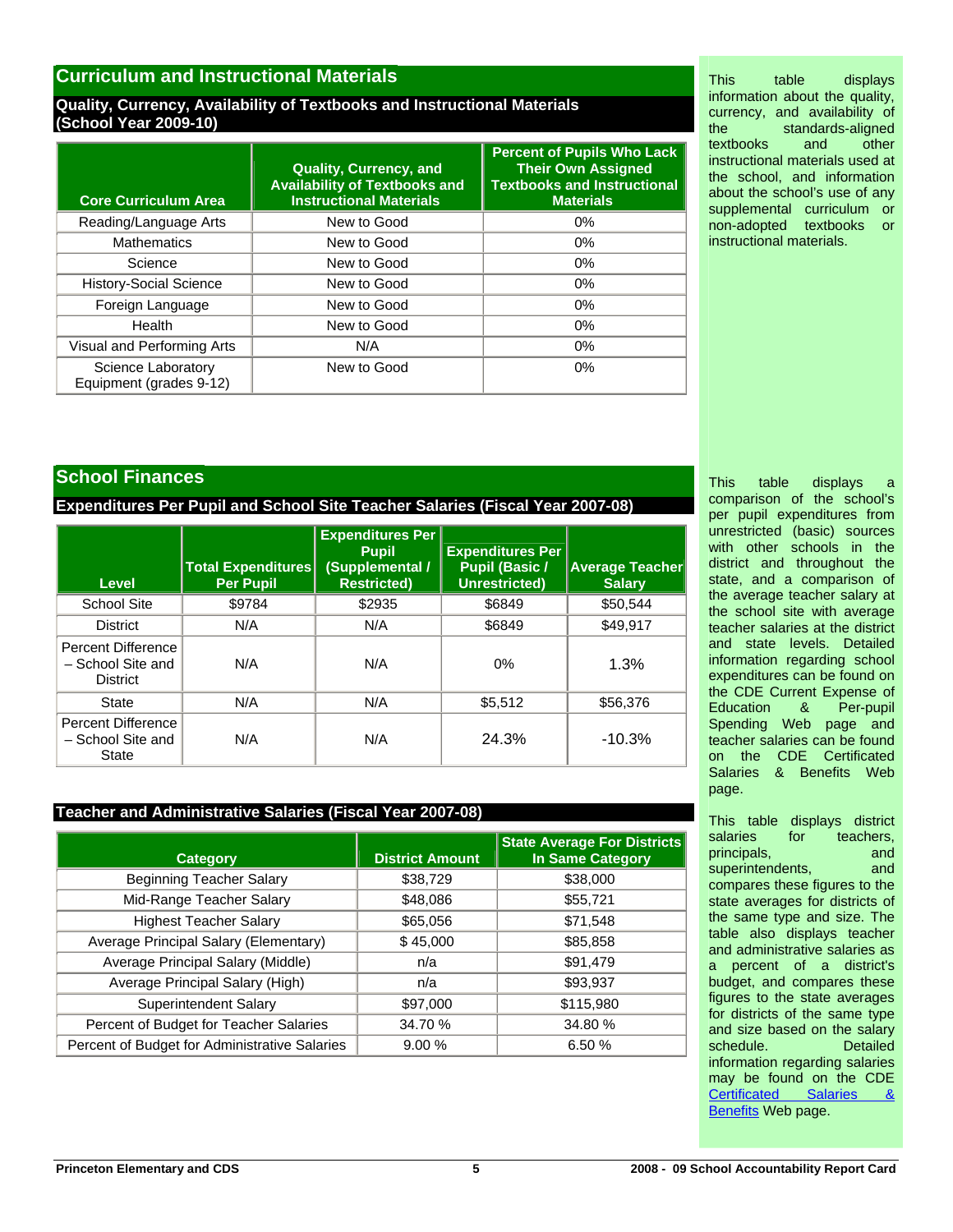# **Student Performance**

# **Standardized Testing and Reporting Results for All Students – Three-Year Comparison**

This table displays the percent of students achieving at the Proficient or Advanced level (meeting or exceeding the state standards).

|                           |       | <b>District</b><br><b>School</b><br><b>State</b> |    |       |       |          |       |       |       |
|---------------------------|-------|--------------------------------------------------|----|-------|-------|----------|-------|-------|-------|
| <b>Subject</b>            | 06-07 | $ 07-08 08-09$                                   |    | 06-07 | 07-08 | $ 08-09$ | 06-07 | 07-08 | 08-09 |
| English-Language<br>Arts  | 33    | 22                                               | 25 | 35    | 27    | 26       | 43    | 46    | 50    |
| <b>Mathematics</b>        | 44    | 38                                               | 35 | 40    | 27    | 24       | 40    | 43    | 46    |
| Science                   | 11    | 38                                               | 6  | 34    | 37    | 31       | 38    | 46    | 50    |
| History-Social<br>Science | 0     | 0                                                | 0  | 21    | 31    | 43       | 33    | 36    | 41    |

Note: Scores are not shown when the number of students tested is 10 or less because the number of students in this category is too small for statistical accuracy or privacy protection. In no case shall any group score be reported that would deliberately or inadvertently make public the score or performance of any individual student. For that reason no data is shown for the CDS site.

# **Standardized Testing and Reporting Results by Student Group (School Year 2008-09)**

This table displays the percent of students, by group, achieving at the Proficient or Advanced level (meeting or exceeding the state standards) for the most recent testing period.

|                                                                | <b>Percent of Students Scoring at Proficient or Advanced</b> |                    |                |                                         |  |  |
|----------------------------------------------------------------|--------------------------------------------------------------|--------------------|----------------|-----------------------------------------|--|--|
| <b>Group</b>                                                   | English-<br><b>Language Arts</b>                             | <b>Mathematics</b> | <b>Science</b> | <b>History-Social</b><br><b>Science</b> |  |  |
| African American                                               |                                                              |                    |                |                                         |  |  |
| American Indian or Alaska Native                               | $\star$                                                      | $\star$            | $\star$        |                                         |  |  |
| Asian                                                          |                                                              |                    |                |                                         |  |  |
| Filipino                                                       |                                                              |                    |                |                                         |  |  |
| Hispanic or Latino                                             | 17                                                           | 39                 | $\star$        |                                         |  |  |
| Pacific Islander                                               |                                                              |                    |                |                                         |  |  |
| White (not Hispanic)                                           | 42                                                           | 39                 | $\star$        |                                         |  |  |
| Male                                                           | 29                                                           | 48                 | $\star$        |                                         |  |  |
| Female                                                         | 21                                                           | 21                 | $\star$        |                                         |  |  |
| Economically Disadvantaged                                     | 17                                                           | 32                 | 7              |                                         |  |  |
| <b>English Learners</b>                                        | 11                                                           | 42                 | $\star$        |                                         |  |  |
| <b>Students with Disabilities</b>                              | $\star$                                                      | $\star$            |                |                                         |  |  |
| <b>Students Receiving Migrant</b><br><b>Education Services</b> | $\star$                                                      | $^\star$           |                |                                         |  |  |

Note: Scores are not shown when the number of students tested is 10 or less because the number of students in this category is too small for statistical accuracy or privacy protection. In no case shall any group score be reported that would deliberately or inadvertently make public the score or performance of any individual student. For that reason no data is shown for the CDS site.

### **STAR PROGRAM:**

**The Standardized Testing and Reporting (STAR) Program** consists of several key components, including the California Standards Tests (CSTs); the California Modified Assessment (CMA), and the California Alternate Performance Assessment (CAPA). The CSTs show how well students are doing in relation to the state content standards. The CSTs include English-language arts (ELA) and mathematics in grades two through eleven; science in grades five, eight, and nine through eleven; and historysocial science in grades eight, and ten through eleven. The CAPA includes ELA, mathematics, and science in grades two through eleven, and for science for grades five, eight, and ten. The CAPA is given to those students with significant cognitive disabilities whose disabilities prevent them from taking either the CSTs with accommodations or modifications or the CMA with accommodations. The CMA includes ELA and mathematics for grades three through eight and science in grade five and is an alternate assessment that is based on modified achievement standards.

(continued on page 9)

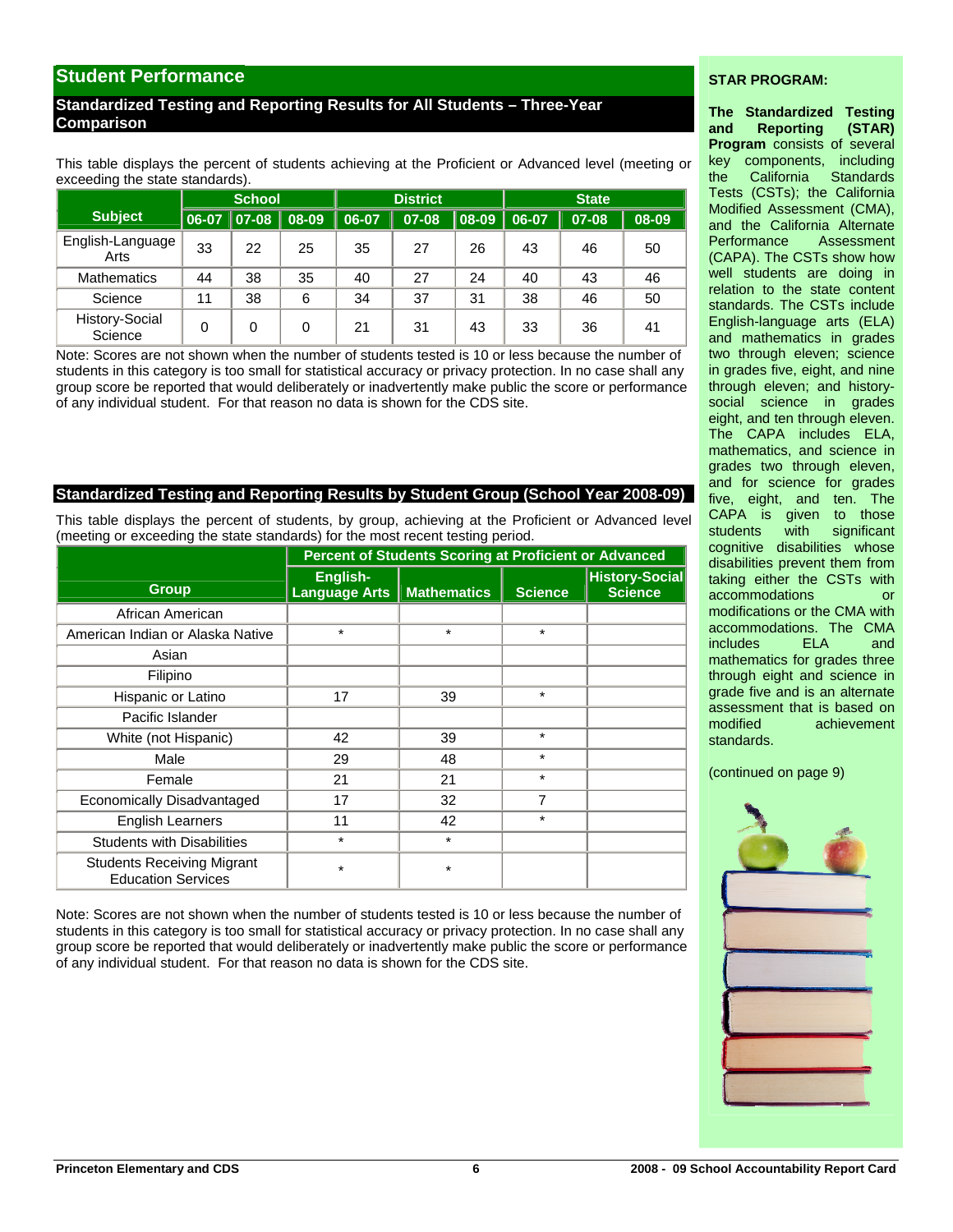### **California Physical Fitness Test Results (School Year 2008-09)**

The California Physical Fitness Test is administered to students in grades 5, 7, and 9 only. This table displays by grade level the percent of students meeting the healthy fitness zone on all six fitness standards for the most recent testing period. Detailed information regarding this test, and comparisons of a school's test results to the district and state levels, may be found on the Physical Fitness Testing Web page.

| <b>Percent of Students Meeting Healthy Fitness Zones</b>    |      |                             |  |  |  |  |
|-------------------------------------------------------------|------|-----------------------------|--|--|--|--|
| Grade Level   Four of Six Standards   Five of Six Standards |      | <b>Six of Six Standards</b> |  |  |  |  |
| 33.3                                                        | 22 2 | 27.8                        |  |  |  |  |
| 0.0                                                         | 0.O  | 0.0                         |  |  |  |  |
| ).O                                                         |      | 0.0                         |  |  |  |  |

Note: Scores are not shown when the number of students tested is 10 or less because the number of students in this category is too small for statistical accuracy or privacy protection. In no case shall any group score be reported that would deliberately or inadvertently make public the score or performance of any individual student. For that reason no data is shown for the CDS site.



# **Accountability**

# **Academic Performance Index Ranks – Three-Year Comparison**

This table displays the school's statewide and similar schools API ranks. These ranks are published when the Base API is released each March. The statewide API rank ranges from 1 to 10. A statewide rank of 1 means that the school has an API score in the lowest 10 percent of all schools in the state, while a statewide rank of 10 means that the school has an API score in the highest 10 percent of all schools in the state. The similar schools API rank reflects how a school compares to 100 statistically matched "similar schools." A similar schools rank of 1 means that the school's academic performance is comparable to the lowest performing 10 schools of the 100 similar schools, while a similar schools rank of 10 means that the school's academic performance is better than at least 90 of the 100 similar schools.

| <b>API Rank</b> | າດຣ | 2007 | 2008 |
|-----------------|-----|------|------|
| Statewide       | - * | ົາ * | 4 *  |
| Similar Schools | N/A | N/A  | N/A  |

means this API is calculated for a small school or a small LEA, defined as having between 11 and 99 valid STAR Program test scores included in the API. APIs based on small numbers of students are less reliable and therefore should be carefully interpreted. Similar schools ranks are not calculated for small schools.

# **California Standards Tests**

The California Standards Tests (CSTs) show how well students are doing in relation to the state content standards. The CSTs include English-language arts (ELA) and mathematics in grades 2 through 11; science in grades 5, 8, and 9 through 11; and history-social science in grades 8, and 10 through 11. Student scores are reported as performance levels. Detailed **information** regarding CST results for each grade and performance level, including the percent of students not tested, can be found on the [Standardized](http://star.cde.ca.gov/)  [Testing and Reporting](http://star.cde.ca.gov/)  [\(STAR\) Results](http://star.cde.ca.gov/) Web page.

#### **Academic Performance Index**

The Academic Performance Index (API) is an annual measure of the academic performance and progress of schools in California. API scores range from 200 to 1,000, with a statewide target of 800. Detailed information about the API can be found on the CDE [Academic](http://www.cde.ca.gov/ta/ac/ap/)  [Performance Index \(API\)](http://www.cde.ca.gov/ta/ac/ap/) Web page.

#### **Princeton Elementary Support Program Changes**

#### **SPARK Program**

This program is by the 21st Century Safe Schools and Neighborhoods grant. The focus of this unique opportunity is to provide an after school academic assistance and recreation program for K-6 STUDENTS. This program was initiated in Princeton at the beginning of the 2005-06 school year.

#### **SPARKLE Program**

The Pre-K program first began in 2007 for 4 year old students. Children enrolled in the program are expected to enroll in our regular kindergarten program prior to the beginning of the new school year, each fall.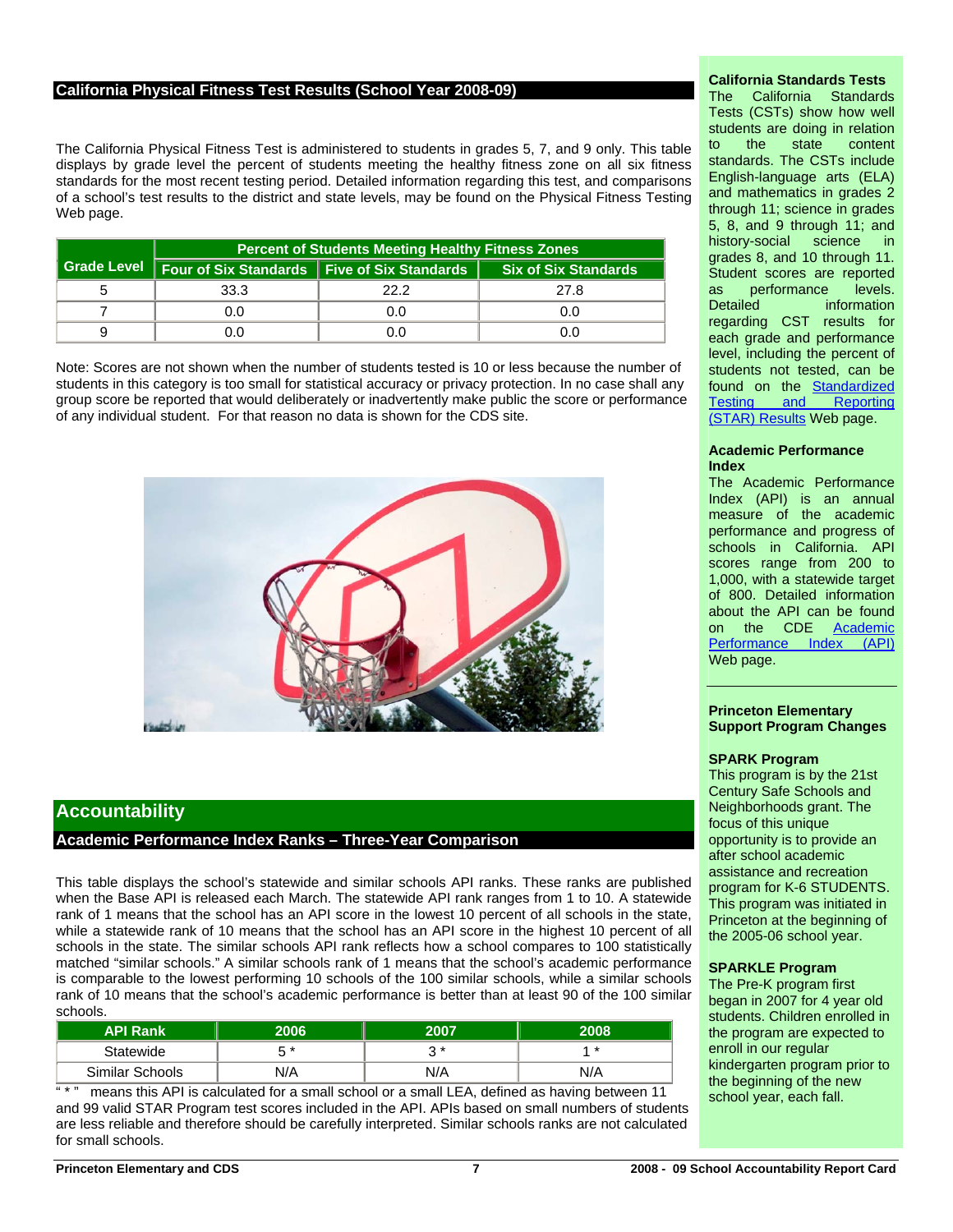### **Academic Performance Index Growth by Student Group – Three-Year Comparison**

This table displays, by student group, the actual API changes in points added or lost for the past three years, and the most recent API score. Note: "N/A" means that the student group is not numerically significant.

|                                   | <b>Actual API Change</b> |         |         | <b>Growth API Score</b> |
|-----------------------------------|--------------------------|---------|---------|-------------------------|
| <b>Group</b>                      | 2006-07                  | 2007-08 | 2008-09 | 2009                    |
| All Students at the School        | $-30$                    | $-16$   | 24      | 709 *                   |
| African American                  |                          |         |         |                         |
| American Indian or Alaska Native  |                          |         |         |                         |
| Asian                             |                          |         |         |                         |
| Filipino                          |                          |         |         |                         |
| Hispanic or Latino                |                          |         |         |                         |
| Pacific Islander                  |                          |         |         |                         |
| White (not Hispanic)              |                          |         |         |                         |
| Socioeconomically Disadvantaged   |                          |         | 39      | 692                     |
| <b>English Learners</b>           |                          |         |         |                         |
| <b>Students with Disabilities</b> |                          |         |         |                         |

" \* " means this API is calculated for a small school, defined as having between 11 and 99 valid Standardized Testing and Reporting (STAR) Program test scores included in the API. The API is asterisked if the school was small either in 2008 or 2009. APIs based on small numbers of students are less reliable and therefore should be carefully interpreted.

### **Adequate Yearly Progress Overall and by Criteria (School Year 2008-09)**

This table displays an indication of whether the school and the district made AYP overall and whether the school and the district met each of the AYP criteria.

|                                            | <b>Princeton</b>  | <b>Princeton</b><br><b>Elementary</b> |                 |
|--------------------------------------------|-------------------|---------------------------------------|-----------------|
| <b>AYP Criteria</b>                        | <b>Elementary</b> | <b>CDS</b>                            | <b>District</b> |
| Overall                                    | Yes               | <b>No</b>                             | No              |
| Participation Rate - English-Language Arts | Yes               | Yes                                   | Yes             |
| Participation Rate - Mathematics           | Yes               | Yes                                   | Yes             |
| Percent Proficient - English-Language Arts | Yes               | Yes                                   | No              |
| <b>Percent Proficient - Mathematics</b>    | Yes               | Yes                                   | No              |
| API                                        | Yes               | No                                    | Yes             |
| <b>Graduation Rate</b>                     | N/A               | N/A                                   | Yes             |

(Note: "Yes" = Met 2008 AYP Criteria. "No" = Did not Meet 2008 AYP Criteria.)

# **Federal Intervention Program (School Year 2009-10)**

Schools and districts receiving federal Title I funding enter Program Improvement (PI) if they do not make AYP for two consecutive years in the same content area (English-language arts or mathematics) or on the same indicator (API or graduation rate). After entering PI, schools and districts advance to the next level of intervention with each additional year that they do not make AYP. Detailed information about PI identification can be found at the  $\frac{AYP}{AYP}$  Web page.

| <b>Indicator</b>                                    | <b>School</b> | <b>District</b> |
|-----------------------------------------------------|---------------|-----------------|
| Program Improvement Status                          | Not in PI     | Not In PI       |
| First Year of Program Improvement                   |               |                 |
| Year in Program Improvement                         |               |                 |
| Number of Schools Currently in Program Improvement  | N/A           |                 |
| Percent of Schools Currently in Program Improvement | N/A           | 25.0            |

### **Types of Services Funded (Fiscal Year 2008-09)**

This section provides information about the programs and supplemental services that are available at the school and funded through either categorical or other sources.

Princeton Elementary and Community Day School provides the following:

- **Preschool**
- Summer school
- Before and after school tutoring

#### **Adequate Yearly Progress**

The federal NCLB act requires that all schools and districts meet the following Adequate Yearly Progress (AYP) criteria:

- Participation rate on the state's standards-based assessments in Englishlanguage arts (ELA) and mathematics
- Percent proficient on the state's standards-based assessments in ELA and mathematics
- API as an additional indicator
- Graduation rate (for secondary schools)

Detailed information about AYP, including participation rates and percent proficient results by student group, can be found at the [AYP](http://www.cde.ca.gov/ta/ac/ay/) Web page.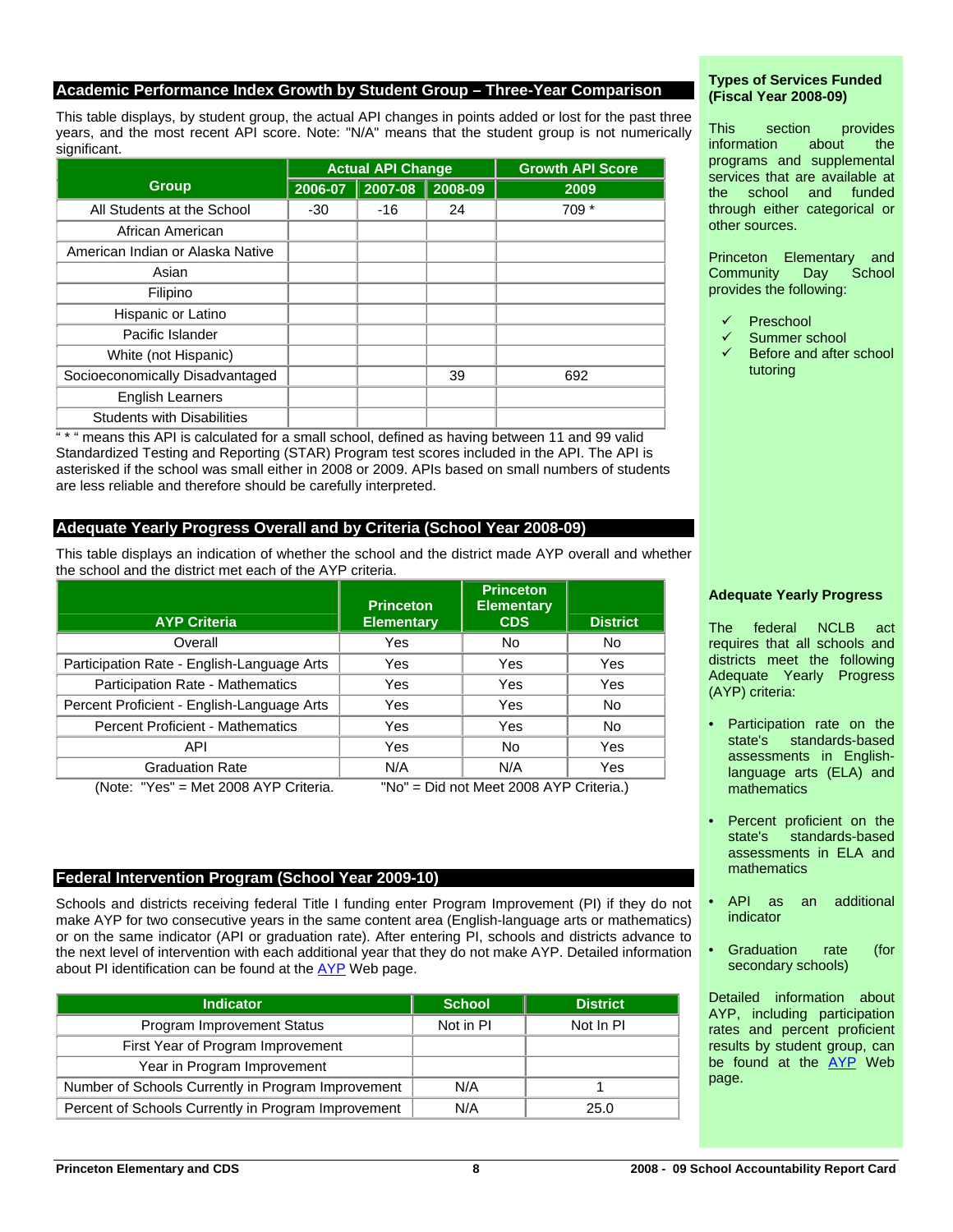# **School Completion and Postsecondary Preparation**

### **Dropout Rate and Graduation Rate**

This table displays the district's one-year dropout rates and graduation rates for the most recent threeyear period for which data is available. For comparison purposes, data are also provided at the district and state levels. Detailed information about dropout rates and graduation rates can be found on the DataQuest Web site.

|                        | <b>District</b> |                                                       |      | <b>State</b> |      |      |
|------------------------|-----------------|-------------------------------------------------------|------|--------------|------|------|
| <b>Indicator</b>       |                 | │2005-06 │2006-07 │2007-08 │2005-06 │2006-07 │2007-08 |      |              |      |      |
| Dropout Rate (1-year)  |                 | 6.2                                                   | 2.5  | 3.5          | 4.4  | 3.9  |
| <b>Graduation Rate</b> | 100.0           | 77.8                                                  | 87.5 | 83.4         | 80.6 | 80.2 |

# **Professional Development**

This section provides information on the annual number of school days dedicated to staff development for the most recent three-year period.

All training and curriculum development activities at Princeton Elementary & Community Day revolve around the California State Content Standards and Frameworks. Professional development activities support adoption of new curriculum, language arts and math curricula, and alignment of curriculum to state content standards. Decisions concerning selection of staff development activities are performed by the principal using tools such as teacher input, state assessment results, and data analysis to determine the areas in which additional teacher training may enhance classroom instruction and increase student achievement levels. During the 2007-08 school year,

Princeton Elementary & Community Day held three (3) staff development days devoted to the improvement of student achievement and to the development of safe schools. The district also offers ongoing support to new through BTSA, and all teachers are highly encouraged to attend professional workshops and conferences to hone their skills. Classified support staff receives job-related training from department supervisors and the Glenn County Office of Education.

# **National Assessment of Educational Progress**

# **National Assessment of Educational Progress**

The National Assessment of Educational Progress (NAEP) is a nationally representative assessment of what America's students know and can do in various subject areas. Assessments are conducted periodically in mathematics, reading, science, writing, the arts, civics, economics, geography, and U.S. history. Student scores for reading and mathematics are reported as performance levels (i.e., basic, proficient, and advanced) and the participation of students with disabilities and English language learners is reported based on three levels (identified, excluded, and assessed). Detailed information regarding the NAEP results for each grade, performance level, and participation rate can be found on the National Assessment of Educational Progress Web page (Outside Source).

Note: Only a sample group of California's schools and districts participate in the NAEP testing cycle. Therefore, students in any particular school or district may not be included in these results. The NAEP reflects state test results and is not reflective of either the LEA or the individual school. Comparisons of student performance on the NAEP and student performance on the Standardized Testing and Reporting (STAR) Program assessments cannot be made without an understanding of the key differences between the two assessment programs. For example, the NAEP only assesses grades four, eight and twelve and for long-term trends assesses grades nine, thirteen, and seventeen. Additionally, the NAEP only provides state test results for grades four and eight. The California Standards Tests (CSTs) are based on a different set of standards than the NAEP assessments. For example, the NAEP is not aligned with California academic content and achievement standards and, therefore, does not necessarily reflect the curriculum and instruction to which students are exposed in the classroom. The NAEP assesses reading and writing separately, while the CSTs assess Englishlanguage arts (ELA), encompassing reading as well as writing conventions, spelling, and grammar. Scores on the CSTs and other assessments are not directly comparable to those on NAEP. The averages and percentages presented are estimates based on samples of students rather than on entire populations. Finally, the questions students respond to are only a sample of the knowledge and skills covered by the NAEP frameworks. Information on the differences between NAEP and CST can be found on the CDE [National Assessment of Educational Progress \(NAEP\)](http://www.cde.ca.gov/ta/tg/nr/) Web page.

#### **More on the STAR PROGRAM (continued from page 6.)**

The CMA is designed to assess those students whose disabilities preclude them from achieving grade-level proficiency on an assessment of the California content standards with or without accommodations. Student<br>scores are reported as scores are reported as performance levels. Detailed information regarding the STAR Program results for each grade and performance level, including the percent of students not tested, can be found on the CDE Standardized Testing and Reporting (STAR) Results Web site. Program information regarding the STAR Program can be found in the Explaining 2008 STAR Program Summary Results to the Public guide. Note: Scores are not shown when the number of students tested is ten or less, either because the number of students in this category is too small for statistical accuracy or to protect student privacy. In no case shall any group score be reported that would deliberately or inadvertently make public the score or performance of any individual student.